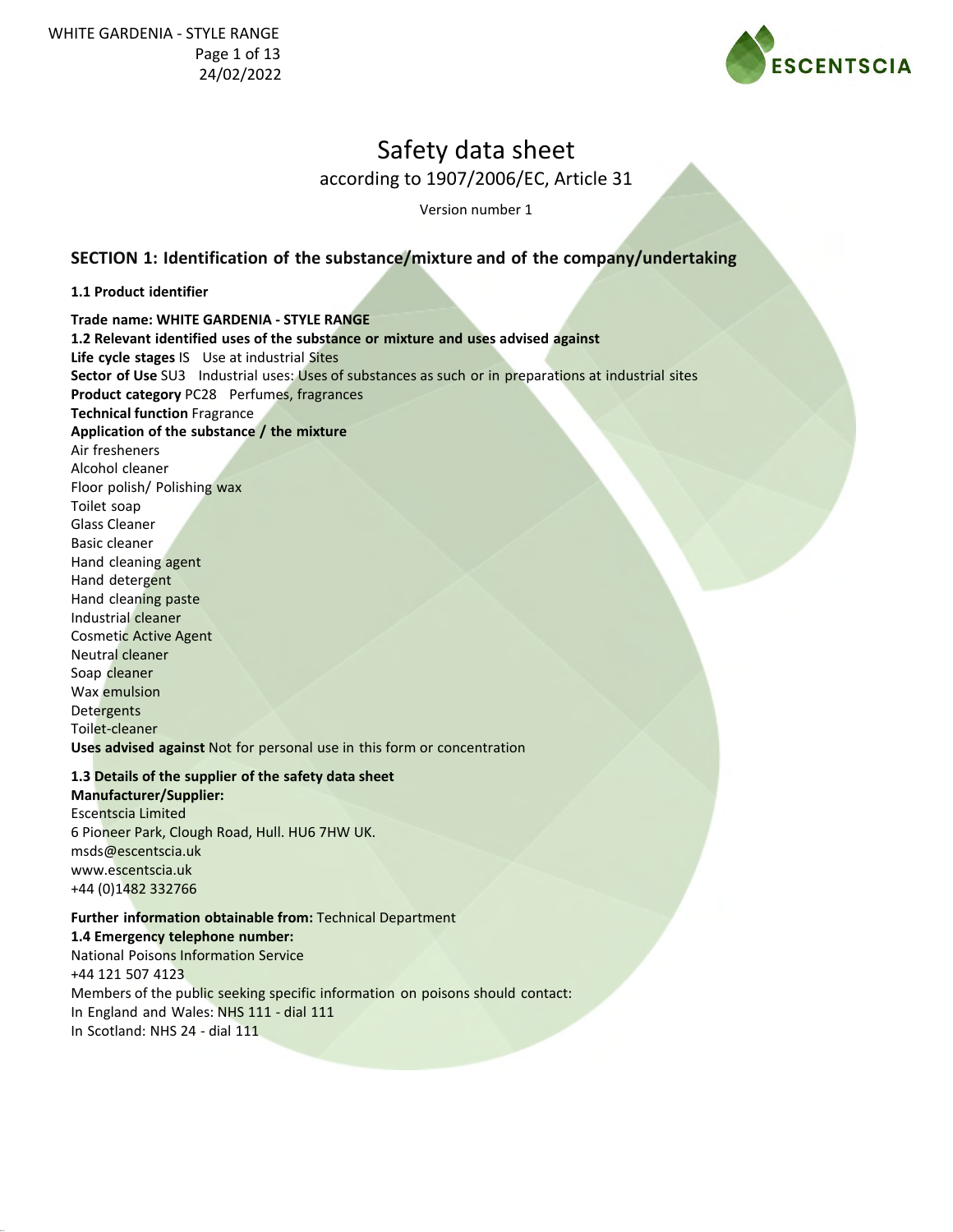

according to 1907/2006/EC, Article 31

Version number 1

### **SECTION 2: Hazards identification**

**2.1 Classification of the substance or mixture Classification according to Regulation (EC) No 1272/2008**



Aquatic Chronic 2 H411 Toxic to aquatic life with long lasting effects.



Eye Irrit. 2 H319 Causes serious eye irritation.

Skin Sens. 1 H317 May cause an allergic skin reaction.

#### **2.2 Label elements**

**Labelling according to Regulation (EC) No 1272/2008** The product is classified and labelled according to the GB CLP regulation. **Hazard pictograms**



**Signal word** Warning

#### **Hazard-determining components of labelling:**

benzyl salicylate Linalool geraniol 2-Methyl-3-(p-isopropylphenyl)propionaldehyde Coumarin clove oils linalyl acetate piperonal Styrax Coeur isoeugenol 1,2,3,4,5,6,7,8-Octahydro-8,8-dimethyl-2-naphthaldehyde **Hazard statements** H319 Causes serious eye irritation. H317 May cause an allergic skin reaction. H411 Toxic to aquatic life with long lasting effects. **Precautionary statements** P101 If medical advice is needed, have product container or label at hand.

- P102 Keep out of reach of children.
- P103 Read carefully and follow all instructions.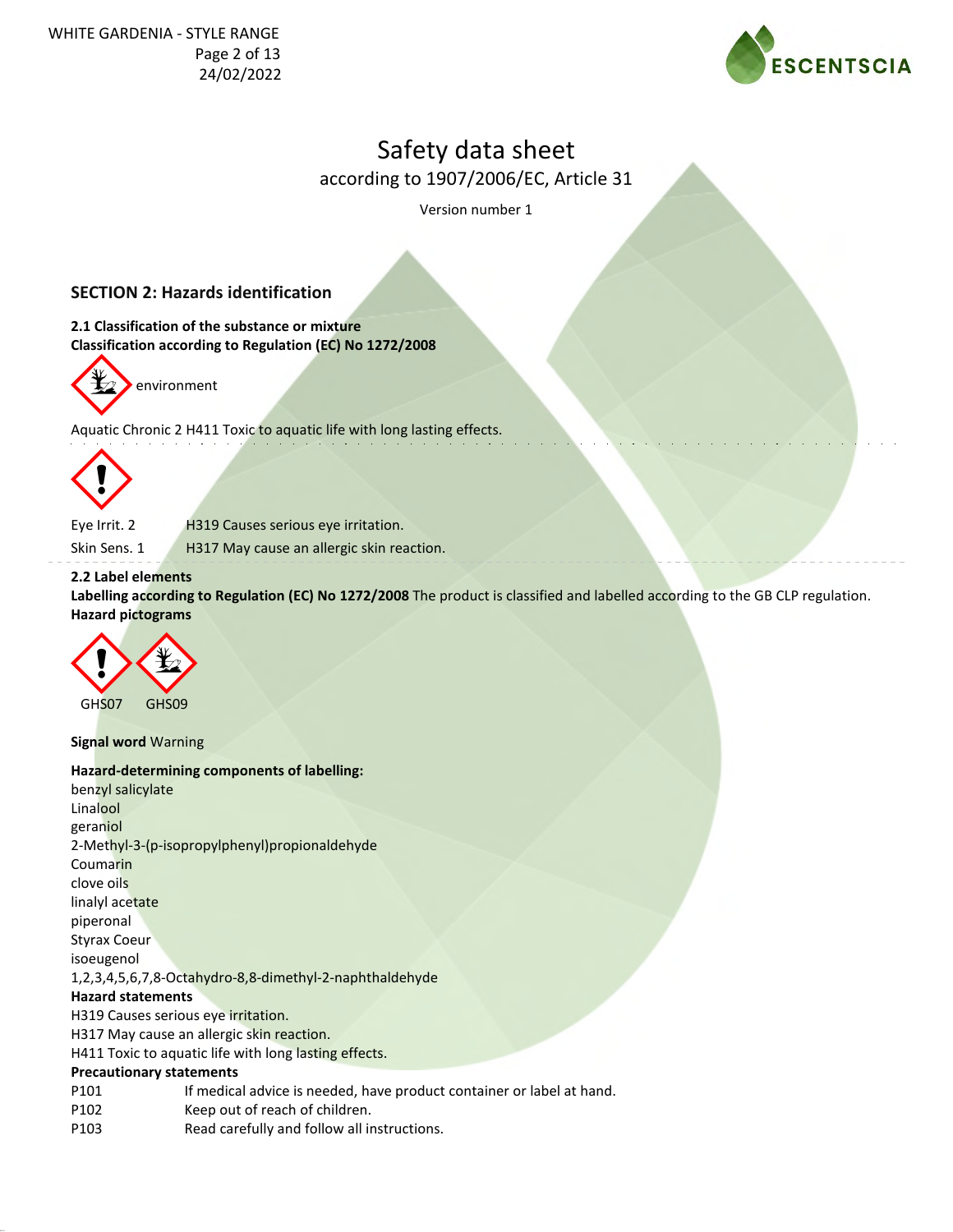

according to 1907/2006/EC, Article 31

Version number 1

| P261<br>P273<br>P280                                                                                            | Avoid breathing dust/fume/gas/mist/vapours/spray.<br>Avoid release to the environment.<br>Wear protective gloves / eye protection / face protection.                    |                  |
|-----------------------------------------------------------------------------------------------------------------|-------------------------------------------------------------------------------------------------------------------------------------------------------------------------|------------------|
|                                                                                                                 | P305+P351+P338 IF IN EYES: Rinse cautiously with water for several minutes. Remove contact lenses, if present and easy to do.<br>Continue rinsing.                      |                  |
| P333+P313<br>P501                                                                                               | If skin irritation or rash occurs: Get medical advice/attention.<br>Dispose of contents/container in accordance with local/regional/national/international regulations. |                  |
| 2.3 Other hazards<br><b>Results of PBT and vPvB assessment</b><br>PBT: Not applicable.<br>vPvB: Not applicable. |                                                                                                                                                                         |                  |
|                                                                                                                 | <b>SECTION 3: Composition/information on ingredients</b>                                                                                                                |                  |
|                                                                                                                 | 3.2 Chemical characterisation: Mixtures<br>Description: Mixture of substances listed below with nonhazardous additions.                                                 |                  |
| Dangerous components:                                                                                           |                                                                                                                                                                         |                  |
| CAS: 140-11-4                                                                                                   | benzyl acetate<br>EINECS: 205-399-7 Aquatic Chronic 3, H412                                                                                                             | $>10 - 25%$      |
| CAS: 118-58-1                                                                                                   | benzyl salicylate<br>EINECS: 204-262-9 <<()Skin Sens. 1B, H317; Aquatic Chronic 3, H412                                                                                 | $>2.5-510%$      |
| CAS: 1222-05-5                                                                                                  | 1,3,4,6,7,8-hexahydro-4,6,6,7,8,8-hexamethylindeno[5,6-c]pyran<br>EINECS: 214-946-9 (1) Aquatic Acute 1, H400; Aquatic Chronic 1, H410                                  | >2.5 - ≤10%      |
| CAS: 63500-71-0                                                                                                 | 2-Isobutyl-4-methyltetrahydro-2H-pyran-4-ol<br>ELINCS: 405-040-6 <>> Eye Irrit. 2, H319                                                                                 | $>2.5 - 10\%$    |
| CAS: 60-12-8                                                                                                    | Phenethyl alcohol<br>EINECS: 200-456-2 <>> Acute Tox. 4, H302; Eye Irrit. 2, H319                                                                                       | ≤2.5%            |
| CAS: 104-67-6                                                                                                   | gamma-Undecalactone<br>EINECS: 203-225-4 Aquatic Chronic 3, H412                                                                                                        | ≤2.5%            |
| CAS: 78-70-6                                                                                                    | Linalool<br>EINECS: 201-134-4 <>> <>> Skin Sens. 1B, H317                                                                                                               | ≥1-≤2.5%         |
| CAS: 120-51-4                                                                                                   | Benzyl benzoate<br>EINECS: 204-402-9 (4) Aquatic Chronic 2, H411; (1) Acute Tox. 4, H302                                                                                | $≥0.25 - < 2.5%$ |
| CAS: 18479-58-8                                                                                                 | Dihydromyrcenol<br>EINECS: 242-362-4 <>> Skin Irrit. 2, H315; Eye Irrit. 2, H319                                                                                        | ≤2.5%            |
| CAS: 106-24-1                                                                                                   | geraniol<br>EINECS: 203-377-1 > Eye Dam. 1, H318; 1> Skin Irrit. 2, H315; Skin Sens. 1, H317                                                                            | ≥1-≤2.5%         |
| CAS: 103-95-7                                                                                                   | 2-Methyl-3-(p-isopropylphenyl)propionaldehyde<br>EINECS: 203-161-7 (1) Skin Irrit. 2, H315; Skin Sens. 1, H317; Aquatic Chronic 3, H412                                 | $\geq$ 1-<2.5%   |
| CAS: 91-64-5                                                                                                    | Coumarin<br>EINECS: 202-086-7 $\langle \cdot \rangle$ Acute Tox. 4, H302; Skin Sens. 1B, H317; Aquatic Chronic 3, H412                                                  | $≥1 - < 2.5%$    |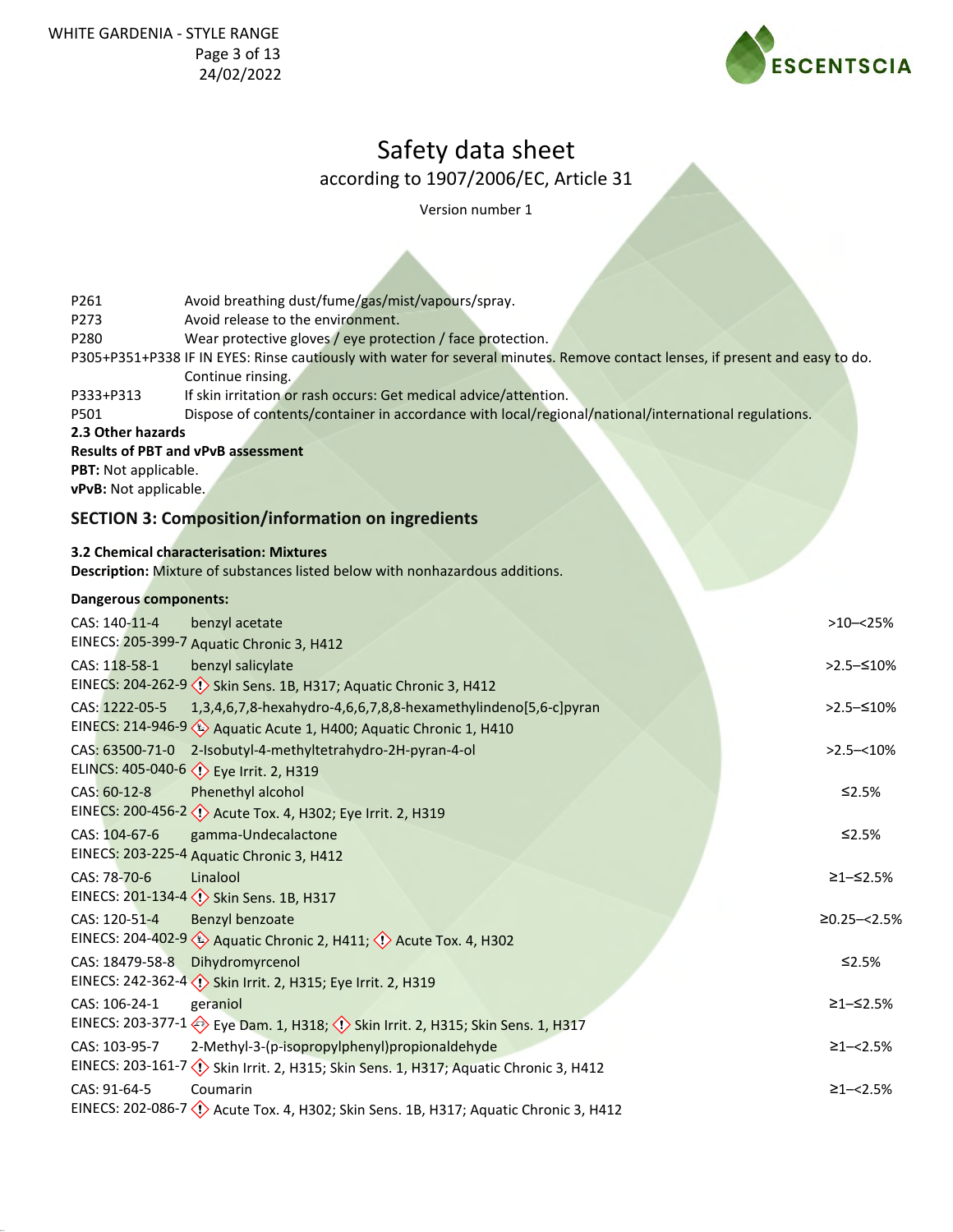

according to 1907/2006/EC, Article 31

Version number 1

| 1-(5,6,7,8-Tetrahydro-3,5,5,6,8,8-hexamethyl-2-naphthyl)ethan-1-one (Fixolid)<br>CAS: 1506-02-1                                                                                                                                                                                                  | $≥0.25 - < 2.5%$ |
|--------------------------------------------------------------------------------------------------------------------------------------------------------------------------------------------------------------------------------------------------------------------------------------------------|------------------|
| CAS: 8000-34-8<br>clove oils<br>EINECS: 284-638-7 Sep. Tox. 1, H304; $\Diamond$ Eye Irrit. 2, H319; Skin Sens. 1, H317                                                                                                                                                                           | $≥0.1 - < 1\%$   |
| CAS: 115-95-7<br>linalyl acetate                                                                                                                                                                                                                                                                 | $\geq 0.1 - 1\%$ |
| CAS: 120-57-0<br>piperonal<br>EINECS: 204-409-7 (1) Skin Sens. 1, H317                                                                                                                                                                                                                           | $\geq 0.1 - 1\%$ |
| CAS: 18096-62-3<br>4,4a,5,9b-Tetrahydroindeno[1,2-d]-1,3-dioxine<br>EINECS: 241-997-4 & Repr. 2, H361                                                                                                                                                                                            | ≤2.5%            |
| CAS: 8046-19-3<br><b>Styrax Coeur</b><br>EINECS: 232-458-4 Skin Sens. 1, H317                                                                                                                                                                                                                    | $≥0.1 - < 1\%$   |
| CAS: 68991-97-9<br>1,2,3,4,5,6,7,8-Octahydro-8,8-dimethyl-2-naphthaldehyde<br>EINECS: 273-661-8 (2) Aquatic Chronic 2, H411; (1) Skin Sens. 1B, H317                                                                                                                                             | $≥0.1 - <0.25%$  |
| CAS: 104-93-8<br>p-Methylanisole<br>EINECS: 203-253-7 & Repr. 2, H361; 4 Acute Tox. 4, H302; Skin Irrit. 2, H315<br>Regulation (EC) No 648/2004 on detergents / Labelling for contents                                                                                                           | ≤2.5%            |
| perfumes (BENZYL SALICYLATE, LINALOOL, BENZYL BENZOATE, GERANIOL, COUMARIN, EUGENOL)<br>Additional information: For the wording of the listed hazard phrases refer to section 16.                                                                                                                |                  |
| <b>SECTION 4: First aid measures</b>                                                                                                                                                                                                                                                             |                  |
| 4.1 Description of first aid measures<br><b>General information:</b>                                                                                                                                                                                                                             |                  |
| Immediately remove any clothing soiled by the product.<br>Take affected persons out into the fresh air.                                                                                                                                                                                          |                  |
| <b>After inhalation:</b><br>Supply fresh air and to be sure call for a doctor.                                                                                                                                                                                                                   |                  |
| In case of unconsciousness place patient stably in side position for transportation.<br>After skin contact:                                                                                                                                                                                      |                  |
| Immediately wash with water and soap and rinse thoroughly.<br>If skin irritation continues, consult a doctor.                                                                                                                                                                                    |                  |
| After eye contact:<br>Rinse opened eye for several minutes under running water. If symptoms persist, consult a doctor.                                                                                                                                                                           |                  |
| Rinse opened eye for several minutes under running water.                                                                                                                                                                                                                                        |                  |
| <b>After swallowing:</b><br>If symptoms persist consult doctor.                                                                                                                                                                                                                                  |                  |
| A person vomiting while laying on their back should be turned onto their side.<br>Seek immediate medical advice.                                                                                                                                                                                 |                  |
| $\mathbf{I}$ and $\mathbf{I}$ and $\mathbf{I}$ and $\mathbf{I}$ and $\mathbf{I}$ and $\mathbf{I}$ and $\mathbf{I}$ and $\mathbf{I}$ and $\mathbf{I}$ and $\mathbf{I}$ and $\mathbf{I}$ and $\mathbf{I}$ and $\mathbf{I}$ and $\mathbf{I}$ and $\mathbf{I}$ and $\mathbf{I}$ and $\mathbf{I}$ and |                  |

**4.2 Most important symptoms and effects, both acute and delayed** No further relevant information available. **4.3 Indication of any immediate medical attention and special treatment needed** No further relevant information available.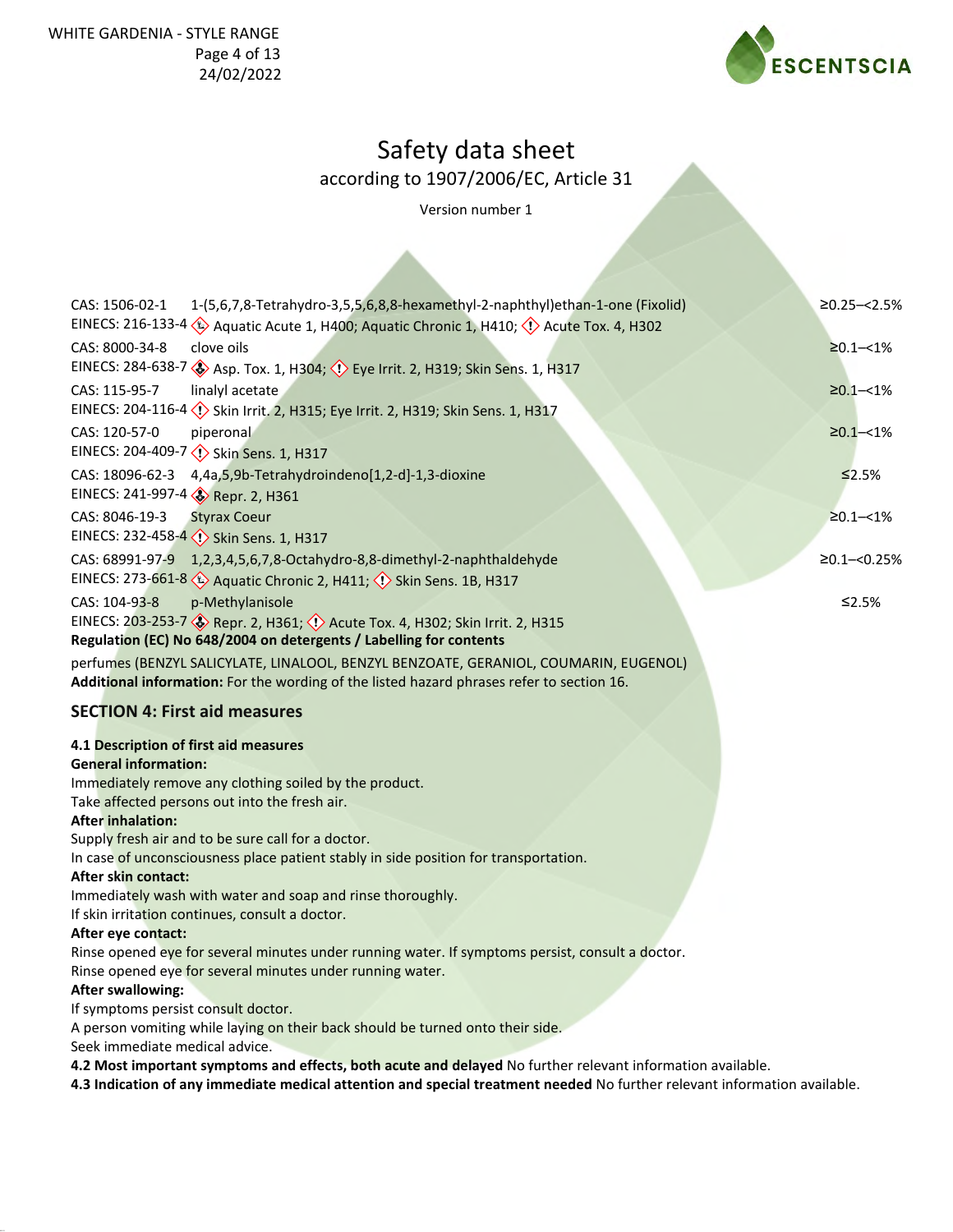

according to 1907/2006/EC, Article 31

Version number 1

### **SECTION 5: Firefighting measures**

#### **5.1 Extinguishing media**

#### **Suitable extinguishing agents:**

CO2, powder or water spray. Fight larger fires with water spray or alcohol resistant foam.

Use fire extinguishing methods suitable to surrounding conditions.

**5.2 Special hazards arising from the substance or mixture** No further relevant information available.

#### **5.3 Advice for firefighters**

**Protective equipment:** No special measures required.

### **SECTION 6: Accidental release measures**

#### **6.1 Personal precautions, protective equipment and emergency procedures**

Ensure adequate ventilation

Keep away from ignition sources.

Wear protective clothing.

**6.2 Environmental precautions:**

Do not allow product to reach sewage system or any water course.

Inform respective authorities in case of seepage into water course or sewage system.

Dilute with plenty of water.

Do not allow to enter sewers/ surface or ground water.

#### **6.3 Methods and material for containment and cleaning up:**

Absorb with liquid-binding material (sand, diatomite, acid binders, universal binders, sawdust). Dispose contaminated material as waste according to item 13.

Ensure adequate ventilation.

#### **6.4 Reference to other sections**

See Section 7 for information on safe handling. See Section 8 for information on personal protection equipment. See Section 13 for disposal information.

### **SECTION 7: Handling and storage**

#### **7.1 Precautions for safe handling**

Keep receptacles tightly sealed. Store in cool, dry place in tightly closed receptacles. Keep away from heat and direct sunlight. Ensure good ventilation/exhaustion at the workplace. Prevent formation of aerosols. **Information about fire - and explosion protection:** No special measures required.

#### **7.2 Conditions for safe storage, including any incompatibilities**

**Storage:**

**Requirements to be met by storerooms and receptacles:** Store in a cool location.

**Information about storage in one common storage facility:** Store away from foodstuffs.

#### **Further information about storage conditions:**

Keep container tightly sealed.

Store receptacle in a well ventilated area.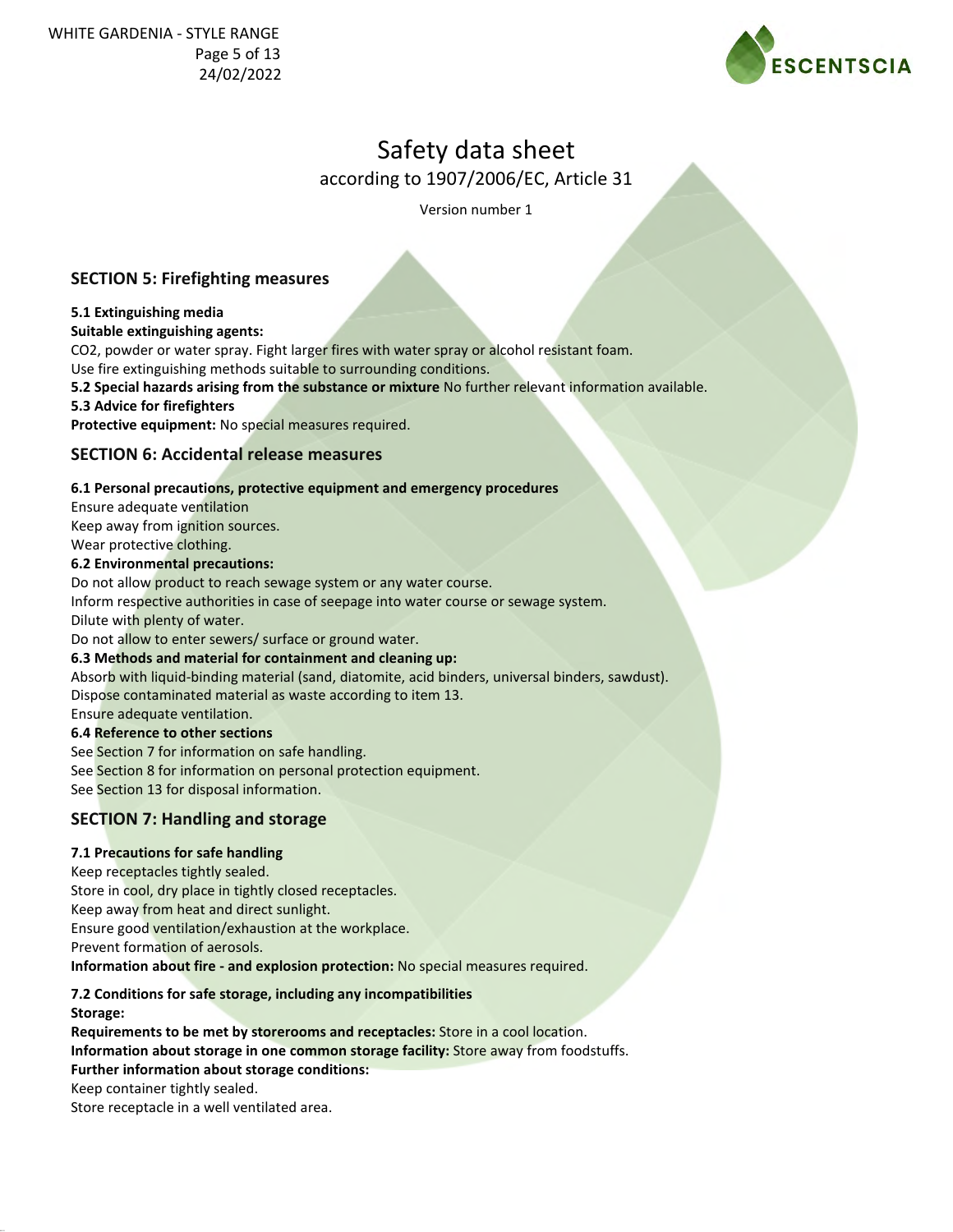

according to 1907/2006/EC, Article 31

Version number 1

**7.3 Specific end use(s)** No further relevant information available.

### **SECTION 8: Exposure controls/personal protection**

#### **8.1 Control parameters**

**Additional information about design of technical facilities:** No further data; see item 7.

**Ingredients with limit values that require monitoring at the workplace:**

The product does not contain any relevant quantities of materials with critical values that have to be monitored at the workplace. **Additional information:** The lists valid during the making were used as basis.

#### **8.2 Exposure controls**

#### **Personal protective equipment:**

**General protective and hygienic measures:**

Keep away from foodstuffs, beverages and feed.

Immediately remove all soiled and contaminated clothing

Wash hands before breaks and at the end of work.

Avoid contact with the eyes.

Avoid contact with the eyes and skin.

#### **Respiratory protection:**

In case of brief exposure or low pollution use respiratory filter device. In case of intensive or longer exposure use self-contained respiratory protective device.

#### **Protection of hands:**



Protective gloves

The glove material has to be impermeable and resistant to the product/ the substance/ the preparation.

Due to missing tests no recommendation to the glove material can be given for the product/ the preparation/ the chemical mixture. Selection of the glove material on consideration of the penetration times, rates of diffusion and the degradation

#### **Material of gloves**

The selection of the suitable gloves does not only depend on the material, but also on further marks of quality and varies from manufacturer to manufacturer. As the product is a preparation of several substances, the resistance of the glove material can not be calculated in advance and has therefore to be checked prior to the application.

#### **Penetration time of glove material**

The exact break through time has to be found out by the manufacturer of the protective gloves and has to be observed. **Eye protection:**



Tightly sealed goggles

## **SECTION 9: Physical and chemical properties**

**9.1 Information on basic physical and chemical properties General Information Appearance: Form:** Oily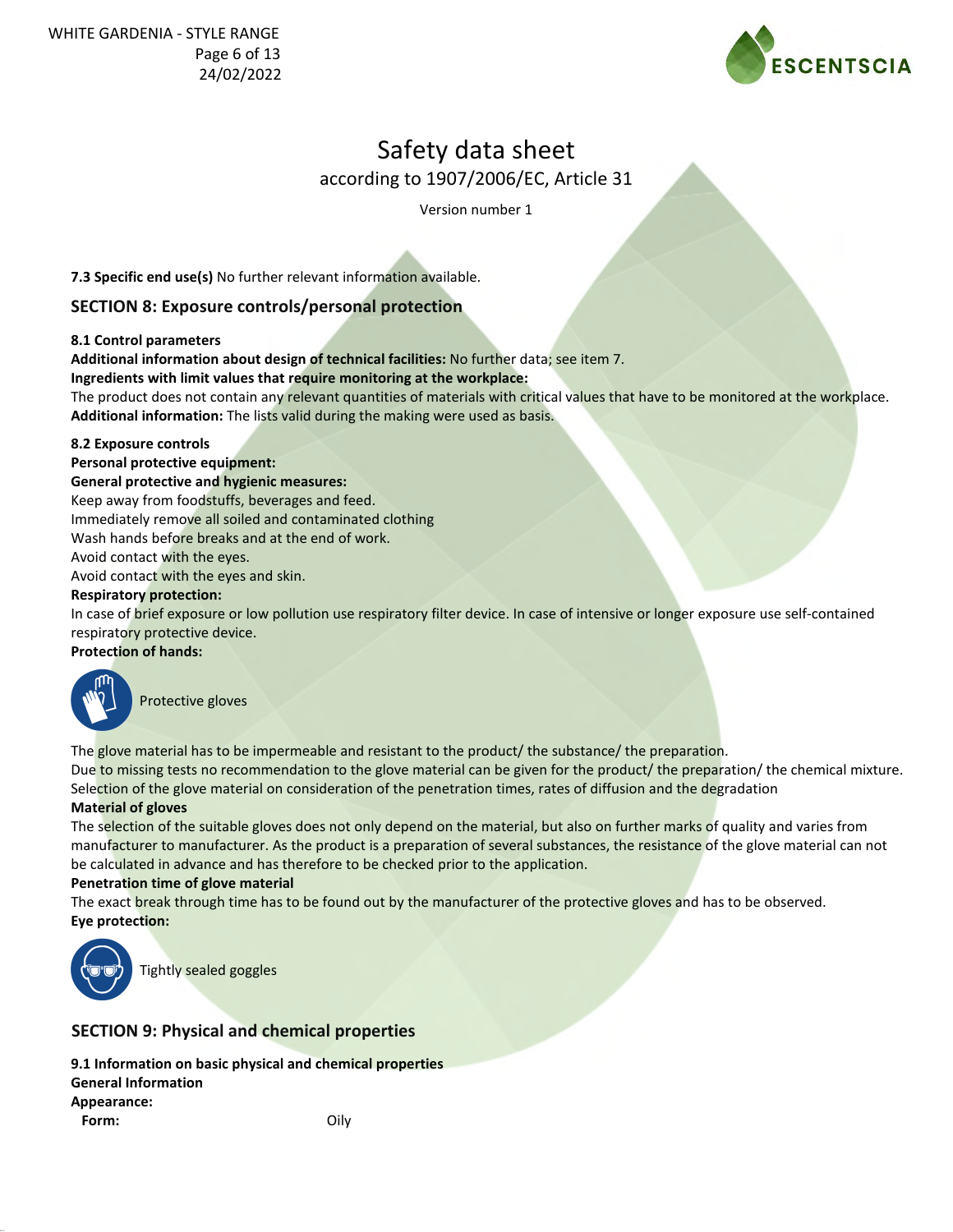WHITE GARDENIA - STYLE RANGE Page 7 of 13 24/02/2022



## Safety data sheet

according to 1907/2006/EC, Article 31

Version number 1

| Colour:                                                                                 | colourless to pale yellow                                                                       |
|-----------------------------------------------------------------------------------------|-------------------------------------------------------------------------------------------------|
| Odour:<br><b>Odour threshold:</b>                                                       | Characteristic<br>Not determined.                                                               |
|                                                                                         |                                                                                                 |
| pH-value:                                                                               | Mixture is non-soluble (in water).                                                              |
| <b>Change in condition</b><br>Melting point/freezing point:                             | Undetermined.<br>Initial boiling point and boiling range: 214 °C (CAS: 140-11-4 benzyl acetate) |
| Flash point:                                                                            | >70 °C                                                                                          |
| Flammability (solid, gas):                                                              | Not applicable.                                                                                 |
| Ignition temperature:                                                                   | 460 °C (CAS: 140-11-4 benzyl acetate)                                                           |
| <b>Decomposition temperature:</b>                                                       | Not determined.                                                                                 |
| Auto-ignition temperature:                                                              | Product is not selfigniting.                                                                    |
| <b>Explosive properties:</b>                                                            | Product does not present an explosion hazard.                                                   |
| <b>Explosion limits:</b><br>Lower:<br>Upper:                                            | Not determined.<br>Not determined.                                                              |
| Vapour pressure at 25 °C:                                                               | 1.9 hPa (CAS: 140-11-4 benzyl acetate)                                                          |
| Density:<br><b>Relative density</b><br><b>Vapour density</b><br><b>Evaporation rate</b> | Not determined.<br>Not determined.<br>Not determined.<br>Not determined.                        |
| Solubility in / Miscibility with<br>water:<br>alcohols:                                 | Insoluble.<br>Partly miscible.                                                                  |
| Partition coefficient: n-octanol/water: Not determined.                                 |                                                                                                 |
| Viscosity:<br>Dynamic:<br>Kinematic:                                                    | Not determined.<br>Not determined.                                                              |
| <b>Solvent content:</b><br>Organic solvents:<br>VOC (EC)                                | 0.3%<br>0.30%                                                                                   |
| Solids content:                                                                         | 4.0%                                                                                            |
| 9.2 Other information                                                                   | No further relevant information available.                                                      |

## **SECTION 10: Stability and reactivity**

**10.1 Reactivity** No further relevant information available.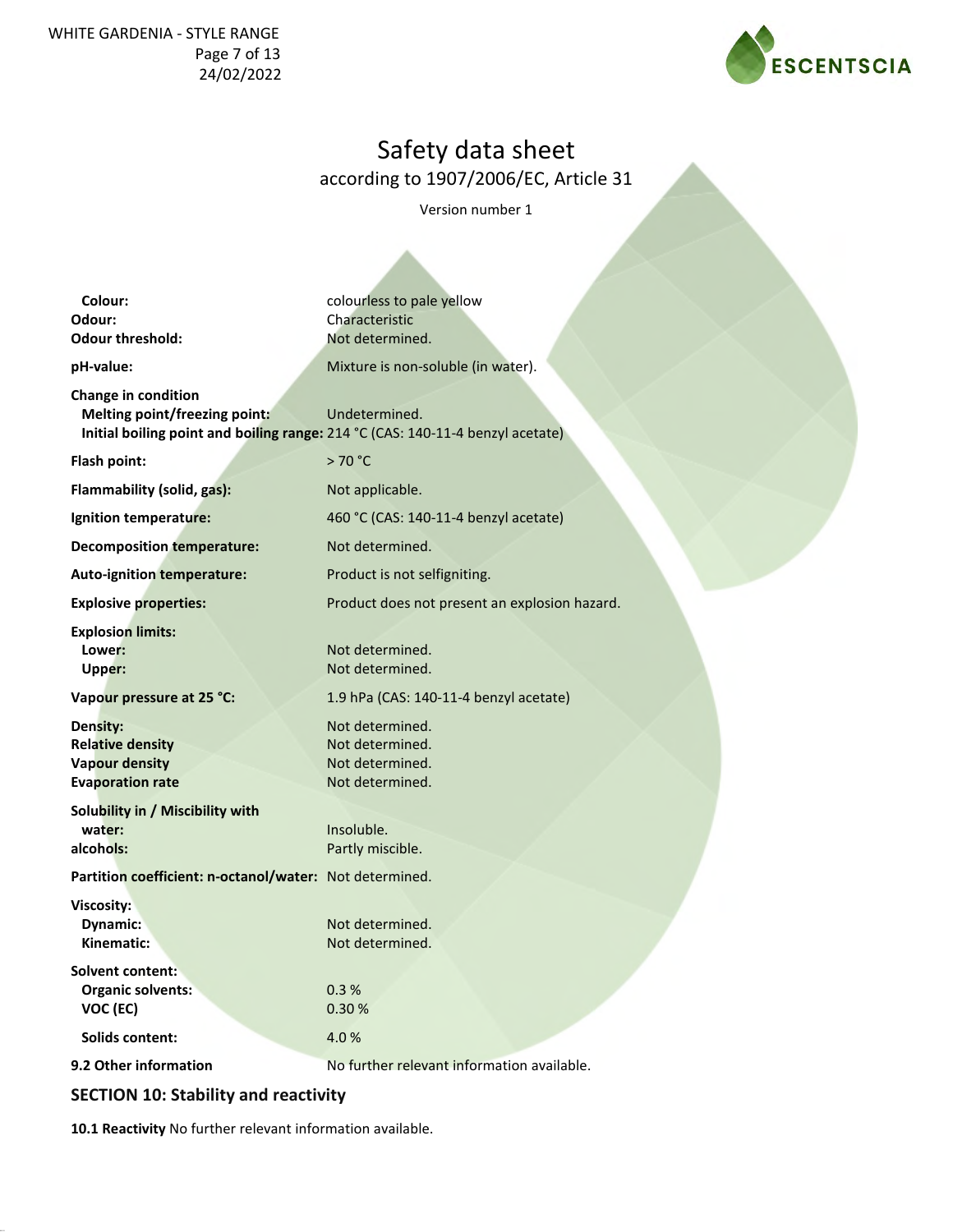

according to 1907/2006/EC, Article 31

Version number 1

**10.2 Chemical stability Thermal decomposition / conditions to be avoided:** No decomposition if used and stored according to specifications. **10.3 Possibility of hazardous reactions** No dangerous reactions known. **10.4 Conditions to avoid** No further relevant information available. **10.5 Incompatible materials:** No further relevant information available. **10.6 Hazardous decomposition products:** No dangerous decomposition products known. **SECTION 11: Toxicological information 11.1 Information on toxicological effects Acute toxicity** Based on available data, the classification criteria are not met. **LD/LC50 values relevant for classification: ATE (Acute Toxicity Estimates)** Oral LD50 16,653 mg/kg **CAS: 140-11-4 benzyl acetate** Oral LD50 2,490 mg/kg Dermal LD50 >5,000 mg/kg **CAS: 118-58-1 benzyl salicylate** Dermal LD50 14,150 mg/kg **CAS: 60-12-8 Phenethyl alcohol** Oral LD50 1,790 mg/kg Dermal LD50 790 mg/kg **CAS: 78-70-6 Linalool** Oral LD50 2,790 mg/kg Dermal LD50 5,610 mg/kg **CAS: 120-51-4 Benzyl benzoate** Oral LD50 1,700 mg/kg Dermal LD50 4,000 mg/kg **CAS: 91-64-5 Coumarin** Oral LD50 293 mg/kg **CAS: 120-57-0 piperonal** Oral LD50 2,700 mg/kg **CAS: 68991-97-9 1,2,3,4,5,6,7,8-Octahydro-8,8-dimethyl-2-naphthaldehyde** Oral LD50 4,100 mg/kg Dermal LD50 >5,000 mg/kg **CAS: 104-93-8 p-Methylanisole** Oral LD50 1,920 mg/kg **Primary irritant effect: Skin corrosion/irritation** Based on available data, the classification criteria are not met.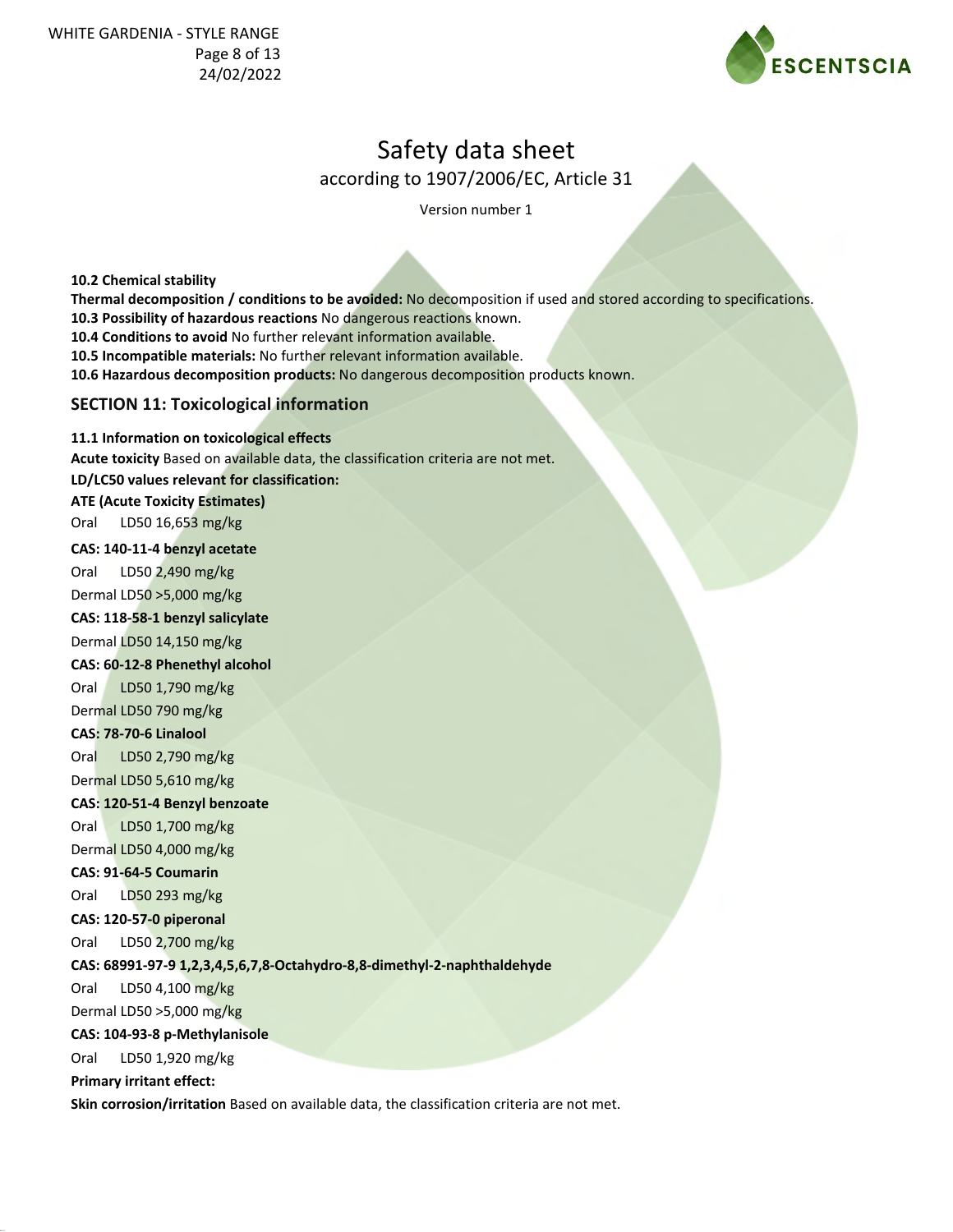WHITE GARDENIA - STYLE RANGE Page 9 of 13 24/02/2022



## Safety data sheet

according to 1907/2006/EC, Article 31

Version number 1

**Serious eye damage/irritation**

Causes serious eye irritation.

**Respiratory or skin sensitisation** May cause an allergic skin reaction.

**Additional toxicological information:**

**CMR effects (carcinogenity, mutagenicity and toxicity for reproduction) Germ cell mutagenicity** Based on available data, the classification criteria are not met.

**Carcinogenicity** Based on available data, the classification criteria are not met. **Reproductive toxicity** Based on available data, the classification criteria are not met. **STOT-single exposure** Based on available data, the classification criteria are not met. **STOT-repeated exposure** Based on available data, the classification criteria are not met. **Aspiration hazard** Based on available data, the classification criteria are not met.

### **SECTION 12: Ecological information**

#### **12.1 Toxicity**

**Aquatic toxicity:** No further relevant information available. **12.2 Persistence and degradability** No further relevant information available. **12.3 Bioaccumulative potential** No further relevant information available. **12.4 Mobility in soil** No further relevant information available. **Ecotoxical effects: Remark:** Toxic for fish **Additional ecological information: General notes:** Water hazard class 2 (German Regulation) (Self-assessment): hazardous for water Do not allow product to reach ground water, water course or sewage system. Danger to drinking water if even small quantities leak into the ground. Also poisonous for fish and plankton in water bodies.

Toxic for aquatic organisms

#### **12.5 Results of PBT and vPvB assessment**

**PBT:** Not applicable.

**vPvB:** Not applicable.

**12.6 Other adverse effects** No further relevant information available.

#### **SECTION 13: Disposal considerations**

**13.1 Waste treatment methods Recommendation** Must not be disposed together with household garbage. Do not allow product to reach sewage system.

**Uncleaned packaging: Recommendation:** Disposal must be made according to official regulations. **Recommended cleansing agents:** Water, if necessary together with cleansing agents.

#### **SECTION 14: Transport information**

**14.1 UN-Number ADR, IMDG, IATA** UN3082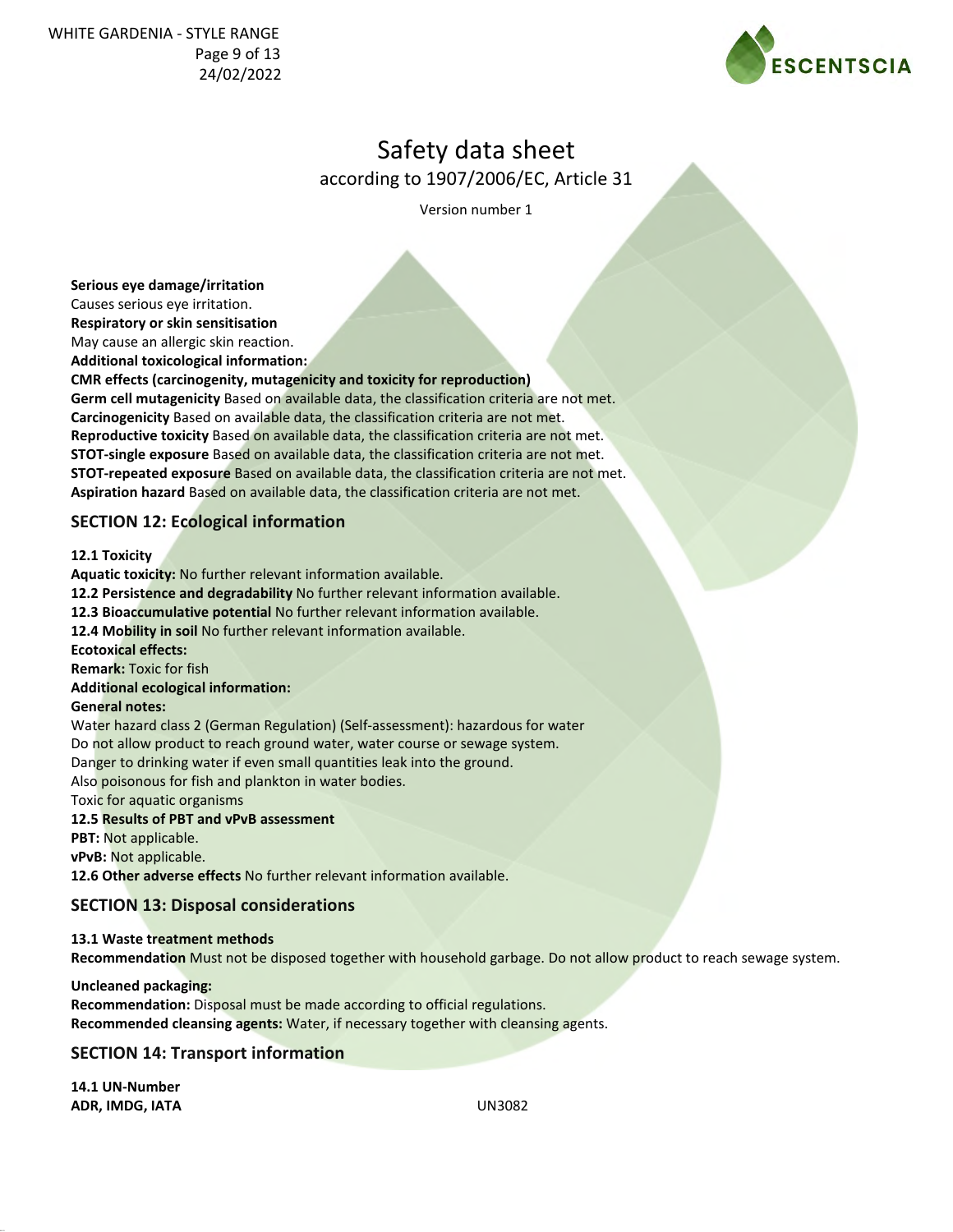WHITE GARDENIA - STYLE RANGE Page 10 of 13 24/02/2022



3082 ENVIRONMENTALLY HAZARDOUS SUBSTANCE, LIQUID, N.O.S. (1,3,4,6,7,8-hexahydro-4,6,6,7,8,8-hexamethylindeno[5,6-c]pyran,

ENVIRONMENTALLY HAZARDOUS SUBSTANCE, LIQUID, N.O.S. (1,3,4,6,7,8-hexahydro-4,6,6,7,8,8-hexamethylindeno[5,6-c]pyran,

Environmentally hazardous substance, liquid, n.o.s. (1,3,4,6,7,8 hexahydro-4,6,6,7,8,8-hexamethylindeno[5,6-c]pyran, Benzyl

Benzyl benzoate), MARINE POLLUTANT

## Safety data sheet

according to 1907/2006/EC, Article 31

Benzyl benzoate)

benzoate)

Version number 1

**14.2 UN proper shipping name ADR**

**IMDG**

**IATA**

#### **14.3 Transport hazard class(es)**

**ADR, IMDG, IATA**



| <b>Class</b>                                                   | 9 Miscellaneous dangerous substances and articles.        |
|----------------------------------------------------------------|-----------------------------------------------------------|
| Label                                                          | 9                                                         |
| 14.4 Packing group                                             |                                                           |
| <b>ADR, IMDG, IATA</b>                                         | III                                                       |
| 14.5 Environmental hazards:                                    |                                                           |
| <b>Marine pollutant:</b>                                       | Symbol (fish and tree)                                    |
| <b>Special marking (ADR):</b>                                  | Symbol (fish and tree)                                    |
| <b>Special marking (IATA):</b>                                 | Symbol (fish and tree)                                    |
| 14.6 Special precautions for user                              | Warning: Miscellaneous dangerous substances and articles. |
| Hazard identification number (Kemler code):                    | 90                                                        |
| <b>EMS Number:</b>                                             | $F-A, S-F$                                                |
| <b>Stowage Category</b>                                        | A                                                         |
| 14.7 Transport in bulk according to Annex II of Marpol and the |                                                           |
| <b>IBC Code</b>                                                | Not applicable.                                           |
| <b>Transport/Additional information:</b>                       |                                                           |
| <b>ADR</b>                                                     |                                                           |
|                                                                |                                                           |
| Limited quantities (LQ)                                        | 5L                                                        |
| <b>Excepted quantities (EQ)</b>                                | Code: E1                                                  |
|                                                                | Maximum net quantity per inner packaging: 30 ml           |
|                                                                | Maximum net quantity per outer packaging: 1000 ml         |
| <b>Transport category</b>                                      | 3                                                         |
| <b>Tunnel restriction code</b>                                 | $(-)$                                                     |
| <b>IMDG</b>                                                    |                                                           |

**Limited quantities (LQ)** 5L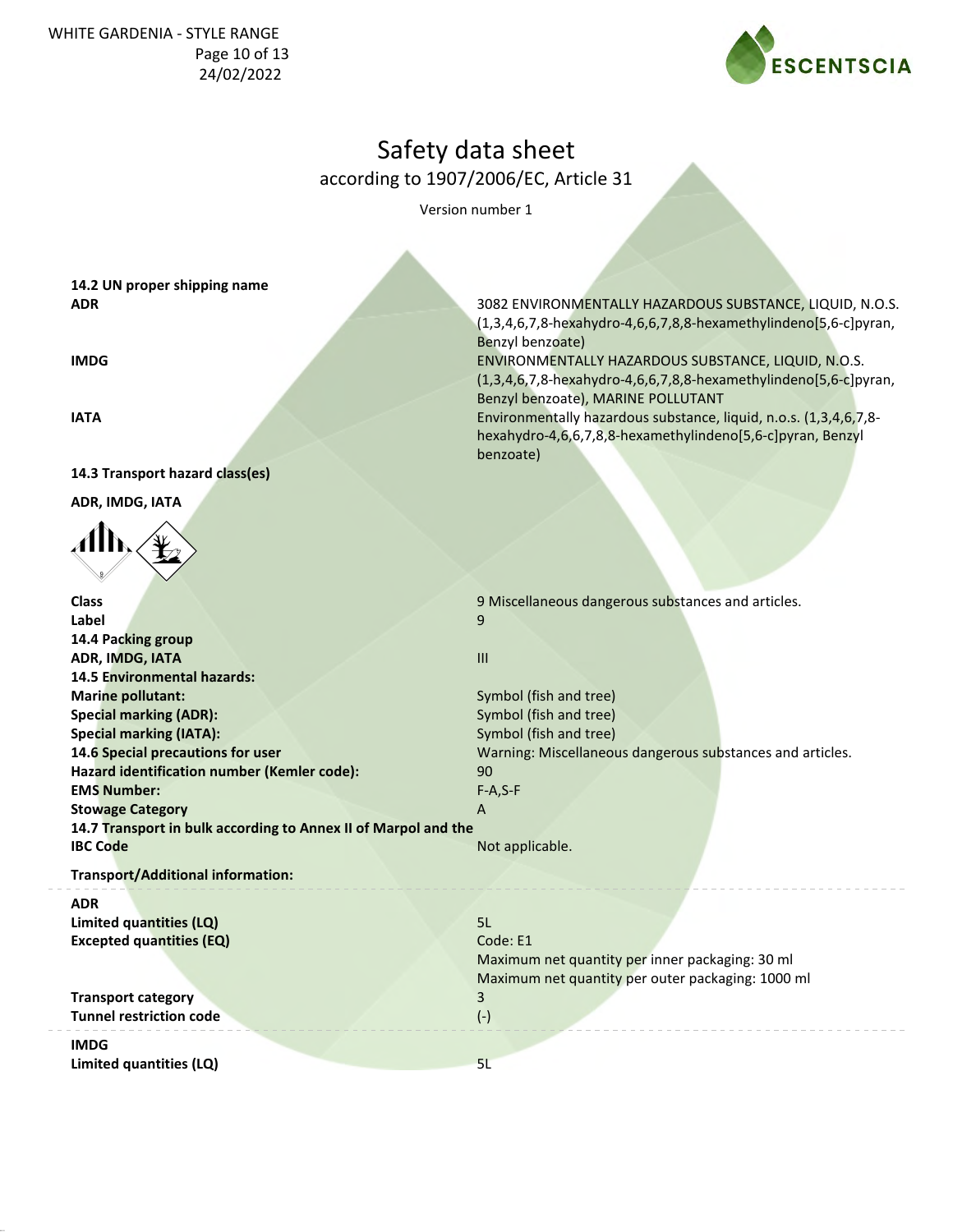WHITE GARDENIA - STYLE RANGE Page 11 of 13 24/02/2022



## Safety data sheet

according to 1907/2006/EC, Article 31

Version number 1

**Excepted quantities (EQ)**

**UN "Model Regulation":**

Code: E1

Maximum net quantity per inner packaging: 30 ml Maximum net quantity per outer packaging: 1000 ml UN 3082 ENVIRONMENTALLY HAZARDOUS SUBSTANCE, LIQUID, N.O.S. (1,3,4,6,7,8-HEXAHYDRO-4,6,6,7,8,8- HEXAMETHYLINDENO[5,6-C]PYRAN, BENZYL BENZOATE), 9, III

### **SECTION 15: Regulatory information**

**15.1 Safety, health and environmental regulations/legislation specific for the substance or mixture Labelling according to Regulation (EC) No 1272/2008** The product is classified and labelled according to the GB CLP regulation. **Hazard pictograms**



#### **Signal word** Warning

#### **Hazard-determining components of labelling:**

| benzyl salicylate               |                                                                                                                               |
|---------------------------------|-------------------------------------------------------------------------------------------------------------------------------|
| Linalool                        |                                                                                                                               |
| geraniol                        |                                                                                                                               |
|                                 | 2-Methyl-3-(p-isopropylphenyl) propional dehy de                                                                              |
| Coumarin                        |                                                                                                                               |
| clove oils                      |                                                                                                                               |
| linalyl acetate                 |                                                                                                                               |
| piperonal                       |                                                                                                                               |
| Styrax Coeur                    |                                                                                                                               |
| isoeugenol                      |                                                                                                                               |
|                                 | 1,2,3,4,5,6,7,8-Octahydro-8,8-dimethyl-2-naphthaldehyde                                                                       |
| <b>Hazard statements</b>        |                                                                                                                               |
|                                 | H319 Causes serious eye irritation.                                                                                           |
|                                 | H317 May cause an allergic skin reaction.                                                                                     |
|                                 | H411 Toxic to aquatic life with long lasting effects.                                                                         |
| <b>Precautionary statements</b> |                                                                                                                               |
| P101                            | If medical advice is needed, have product container or label at hand.                                                         |
| P102                            | Keep out of reach of children.                                                                                                |
| P103                            | Read carefully and follow all instructions.                                                                                   |
| P261                            | Avoid breathing dust/fume/gas/mist/vapours/spray.                                                                             |
| P273                            | Avoid release to the environment.                                                                                             |
| P280                            | Wear protective gloves / eye protection / face protection.                                                                    |
|                                 | P305+P351+P338 IF IN EYES: Rinse cautiously with water for several minutes. Remove contact lenses, if present and easy to do. |
|                                 | Continue rinsing.                                                                                                             |
| P333+P313                       | If skin irritation or rash occurs: Get medical advice/attention.                                                              |

P501 Dispose of contents/container in accordance with local/regional/national/international regulations.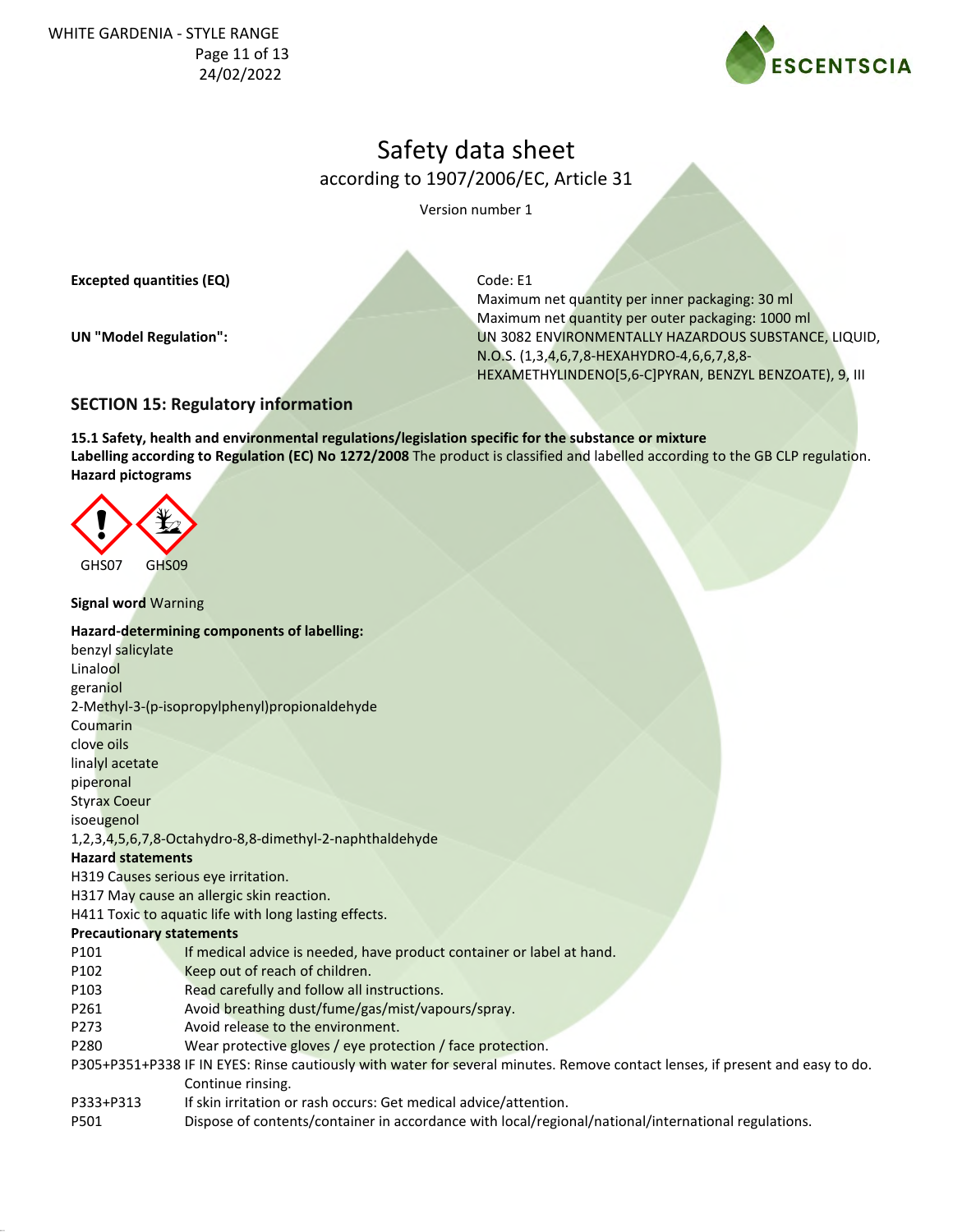WHITE GARDENIA - STYLE RANGE Page 12 of 13 24/02/2022



## Safety data sheet

according to 1907/2006/EC, Article 31

Version number 1

**Directive 2012/18/EU**

**Named dangerous substances - ANNEX I** None of the ingredients is listed. **Seveso category** E2 Hazardous to the Aquatic Environment **Qualifying quantity (tonnes) for the application of lower-tier requirements** 200 t **Qualifying quantity (tonnes) for the application of upper-tier requirements** 500 t **15.2 Chemical safety assessment:** A Chemical Safety Assessment has not been carried out.

### **SECTION 16: Other information**

This information is based on our present knowledge. However, this shall not constitute a guarantee for any specific product features and shall not establish a legally valid contractual relationship.

#### **Relevant phrases**

H302 Harmful if swallowed.

H304 May be fatal if swallowed and enters airways.

H315 Causes skin irritation.

H317 May cause an allergic skin reaction.

H318 Causes serious eye damage.

H319 Causes serious eye irritation.

H361 Suspected of damaging fertility or the unborn child.

H400 Very toxic to aquatic life.

H410 Very toxic to aquatic life with long lasting effects.

H411 Toxic to aquatic life with long lasting effects.

H412 Harmful to aquatic life with long lasting effects.

#### **Department issuing SDS:** Technical department

**Contact:**

Technical department msds@escentscia.uk

**Abbreviations and acronyms:**

ADR: Accord relatif au transport international des marchandises dangereuses par route (European Agreement Concerning the International Carriage of Dangerous Goods by Road)

IMDG: International Maritime Code for Dangerous Goods

IATA: International Air Transport Association

GHS: Globally Harmonised System of Classification and Labelling of Chemicals

EINECS: European Inventory of Existing Commercial Chemical Substances

ELINCS: European List of Notified Chemical Substances CAS: Chemical Abstracts Service (division of the American Chemical Society)

VOC: Volatile Organic Compounds (USA, EU)

LC50: Lethal concentration, 50 percent

LD50: Lethal dose, 50 percent

PBT: Persistent, Bioaccumulative and Toxic

vPvB: very Persistent and very Bioaccumulative

Acute Tox. 4: Acute toxicity – Category 4

Skin Irrit. 2: Skin corrosion/irritation – Category 2

Eye Dam. 1: Serious eye damage/eye irritation – Category 1

Eye Irrit. 2: Serious eye damage/eye irritation – Category 2

Skin Sens. 1: Skin sensitisation – Category 1

Skin Sens. 1B: Skin sensitisation – Category 1B

Repr. 2: Reproductive toxicity – Category 2 Asp. Tox. 1: Aspiration hazard – Category 1

Aquatic Acute 1: Hazardous to the aquatic environment - acute aquatic hazard – Category 1